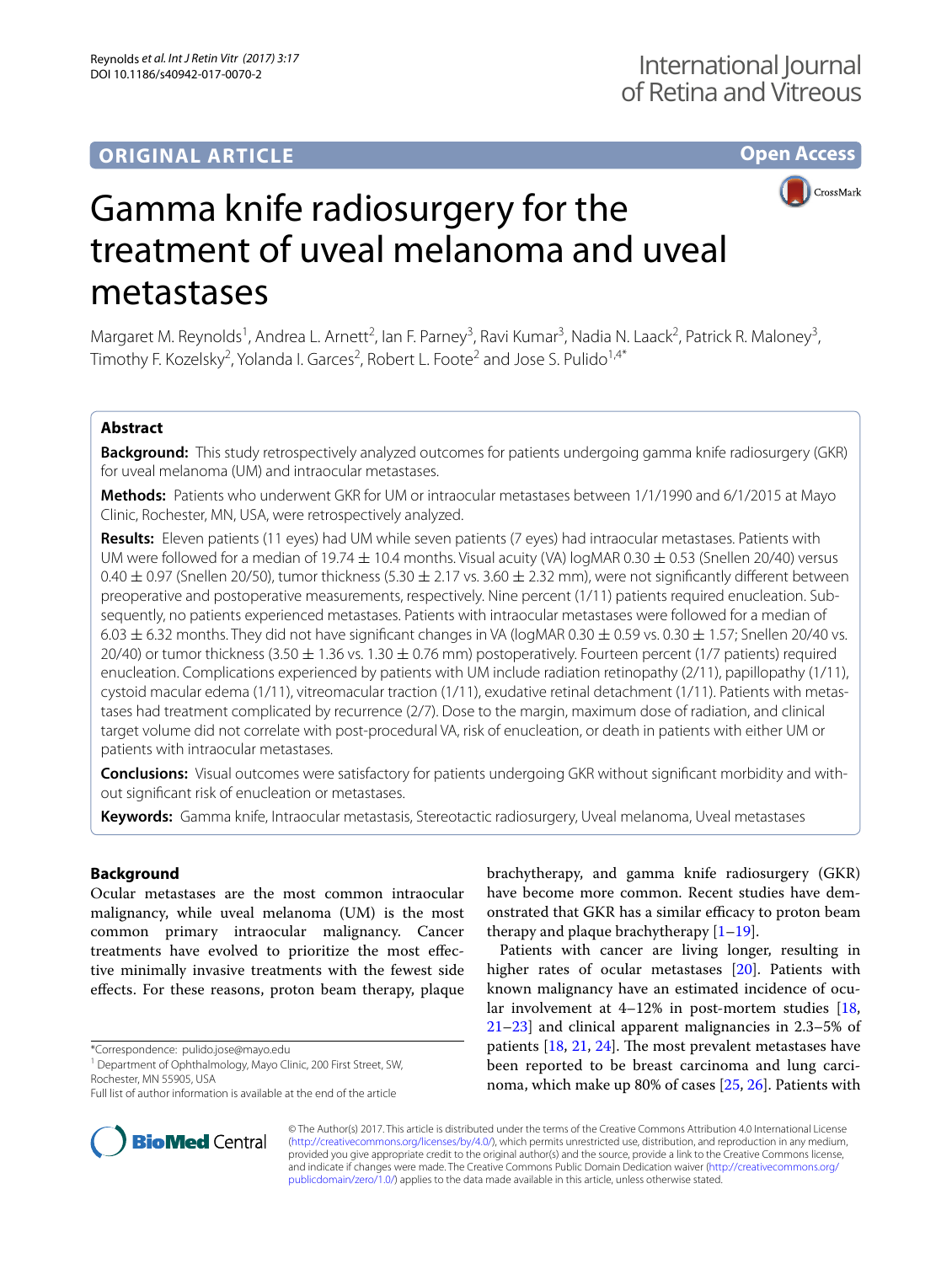uveal metastases have a relatively short life expectancy, with a mean survival of 7 months [\[18](#page-10-2)]. Still, without treatment, the metastatic disease is typically progressive with a poor visual prognosis and high ocular morbidity [\[18](#page-10-2)]. The goal of treatment for patients with ocular metastases is to decrease the tumor burden and ocular morbidity. Therefore, ocular treatments with the most efficacy, shortest duration of treatment, and fewest side effects are prioritized. For these reasons, proton beam therapy, plaque brachytherapy, and GKR have replaced external beam radiation, which requires weeks of treatment with more side effects.

Uveal melanoma is the most common primary intraocular malignancy in adults with an incidence of 5.1 per million people [\[27](#page-10-8)]. Since the Collaborative Ocular Melanoma Treatment Study (COMS) revealed that conservative treatments, such as brachytherapy, had the same survival outcome as surgical treatment, i.e. enucleation, physicians have prioritized more conservative treatment with the goal of preserving vision and eyes in patients with UM [\[28](#page-10-9)]. Both GKR and proton beam therapy have similar outcomes as enucleation and are, therefore, both utilized for treatment of large UMs [\[28,](#page-10-9) [29](#page-10-10)]. The goal of radiotherapy is to conserve the eye, destroy the tumor, and prevent local recurrence.

With similar efficacy to proton beam therapy and plaque brachytherapy, GKR also has some advantages. Unlike plaque brachytherapy, which requires two procedures on separate dates—placing and removing a plaque, GKR is a same-day procedure. Proton beam therapy facilities are resource intensive and not universally available.

Few reports have been published describing the use of GKR in eyes with UM and uveal metastases. We wish to report our results of patients that underwent GKR for UM and uveal metastases.

#### **Methods**

This study retrospectively analyzed patients with primary UM and uveal metastases who were treated with GKR at Mayo Clinic Rochester between 1/1/1990 and 6/1/2015. Approval was obtained from the Mayo Clinic Institutional Review Board.

Individuals considered for this study underwent GKR for choroidal metastases or primary UM. Patients were required to have at least one follow-up appointment. Data obtained from patient records included: date of birth, sex, oncologic diagnosis, preoperative and postoperative visual acuity (VA), tumor thickness, largest-base dimension (LBD), intraocular pressure (IOP), additional ophthalmic procedures such as enucleation, and postprocedural complications such as radiation retinopathy. Patients without follow-up and patients who underwent GKR for orbital rather than intraocular tumors were excluded. Patients were selected for GKR who were not candidates for plaque brachytherapy as they had melanomas, which were larger than the size of the largest plaque used for plaque brachytherapy (24 mm). GKR was chosen over enucleation after discussion with patients. During the period of this study, proton beam therapy was not yet available at Mayo Clinic, Rochester.

All included patients underwent GKR according to the following technique: retrobulbar block was performed. The Leksell stereotactic head frame was applied using local anesthetic and superficial fixation to the outer plate of the skull as described by Safaee et al. [\[30](#page-10-11)]. Patients underwent magnetic resonance imaging (MRI) with gadolinium contrast of the orbits and returned to the gamma knife center. Images were imported into the treatment planning system, Leksell GammaPlan, Elekta AB, Stockholm, Sweden. MRI and three-dimensional modeling was utilized to determine the tumor margins. A treatment plan was then developed in conjunction with a radiation oncologist, neurosurgeon, and ocular oncologist (Fig. [1](#page-2-0)). The clinical target volume (CTV) was determined to be the gross tumor volume (GTV) plus 2 mm on each side. The patient was transferred to the treatment unit, where the stereotactic GKR was performed. All patients were discharged the same day.

Categorical variables were compared between patients with uveal metastases and melanoma using the  $\chi^2$  test, and two-sample t tests were used to analyze continuous patient characteristics. Correlation tests were used to compare radiation doses and visual outcomes. Simple logistic models were constructed to determine variables associated with increased odds of enucleation and death. Statistical analyses were conducted using commercial software JMP (SAS Institute, Cary, NC, USA). All statistical tests were two-sided with a 0.05 level of significance.

#### **Results**

Eighteen patients met inclusion criteria; seven patients with uveal metastasis [lung adenocarcinoma  $(n = 2)$ , breast adenocarcinoma ( $n = 1$ ), renal cell carcinoma  $(n = 1)$ , cystic carcinoma  $(n = 1)$ , metastatic melanoma  $(n = 1)$ , esophageal carcinoma  $(n = 1)$ ] and 11 patients with primary UM.

Demographic characteristics are demonstrated in Table [1.](#page-3-0) Patients with UM were a median of  $76.9 \pm 10.0$  years old. Patients had a median follow-up of  $19.74 \pm 10.4$  (range 3.40–26.7) months. Of note, the three patients who succumbed to UM did so <6 months postoperatively. Patients who did not succumb to the illness were followed between 11.6 and 26.66 months (median:  $22.1 \pm 7.47$  months). Patients with UM had tumors, which were a median of  $5.30 \pm 2.17$  mm thick by ultrasound with a preoperative LBD of  $19.9 \pm 4.55$  mm.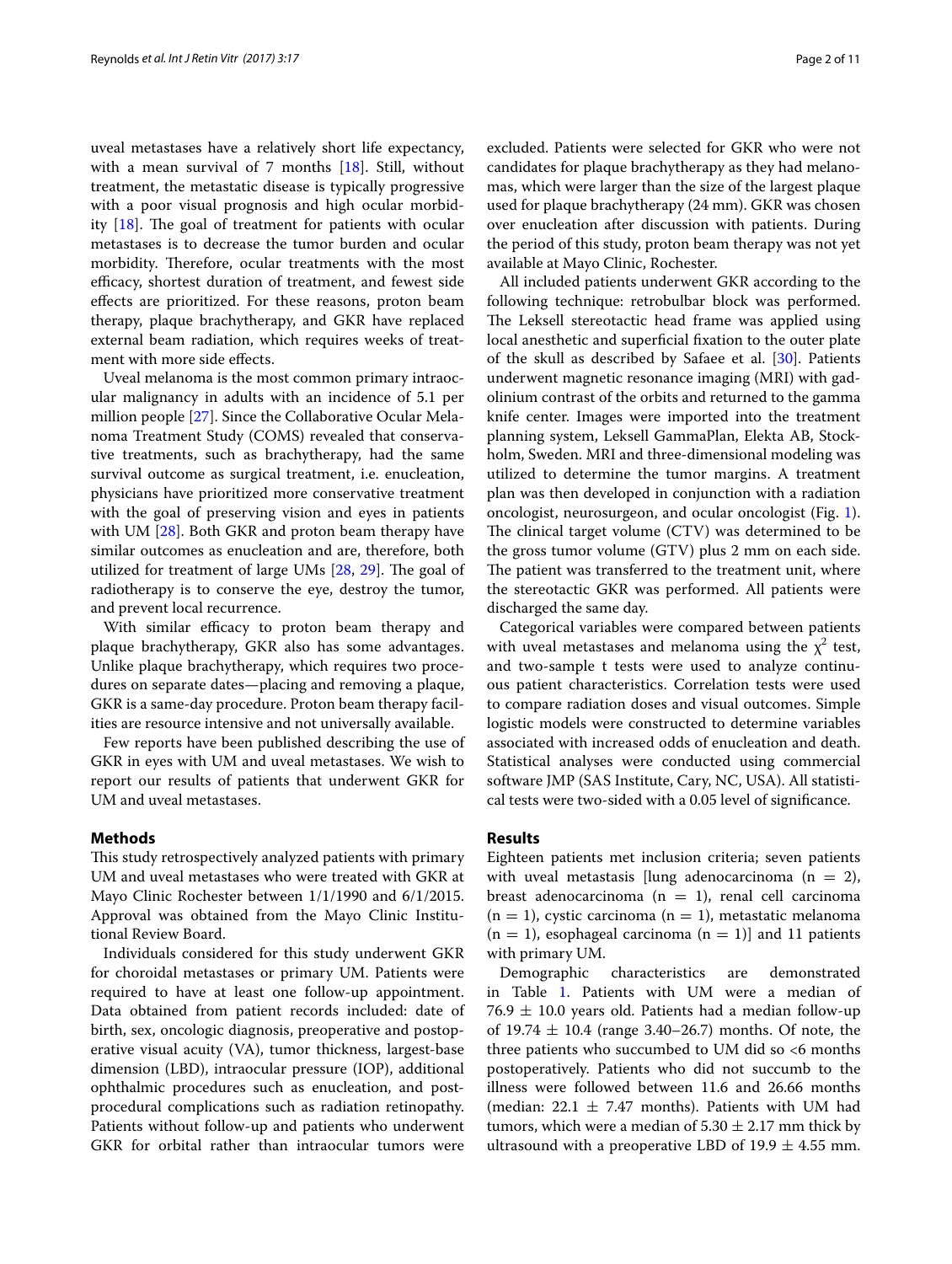

<span id="page-2-0"></span>fat saturation MRI of the orbit of the same patient depicted in tile **c**, after 48 months, shows interval decrease in size of choroidal mass

Patients with UM were treated with a marginal dose of 25.0  $\pm$  3.36 Gy at the 50% isodose line with a maximum median dose of  $50.0 \pm 8.61$  Gy. The median CTV was  $2250 \pm 747$  $2250 \pm 747$  mm<sup>3</sup> (Table 2). Eight of eleven patients (72.7%) were surviving at completion of the study. The final tumor thickness was  $3.60 \pm 2.32$  mm, and postoperative LBD was  $17.6 \pm 1.90$  $17.6 \pm 1.90$  $17.6 \pm 1.90$  mm (Table 1).

Of the 10 patients with UM who did not undergo enucleation, VA increased by two or more lines in 0% (0/10), was stabilized in 70% (7/10 eyes), and decreased in 30% (3/10) due cystoid macular edema, radiation retinopathy, and exudative retinal detachment. In patients with UMs, VA, IOP, LBD, and tumor thickness were not significantly different postoperatively (Table [3](#page-3-2)). Notably, the tumor thickness was less postoperatively  $5.30 \pm 2.17$  versus  $3.60 \pm 2.32$  mm, but this was not statistically significant  $(p = 0.07)$ , perhaps due to small study size. Dose to the margin, maximum dose of radiation, and CTV did not correlate with post-procedural VA, IOP, risk of enucleation, or death in patients with UM.

Of the included patients with UM, 18% (2/11) experienced radiation retinopathy, 9% (1/11) underwent enucleation,  $27\%$  (3/11) had papillopathy, 9% (1/11) had cystoid macular edema, 9% (1/11) had vitreomacular traction, and 9% (1/11) had exudative retinal detachment (Table [4\)](#page-3-3). Finally, one patient with UM underwent enucleation after the tumor did not respond and demonstrated growth post-procedurally.

Patients with metastases were a median of 59.0  $\pm$  12.8 years. Patients had a median follow-up of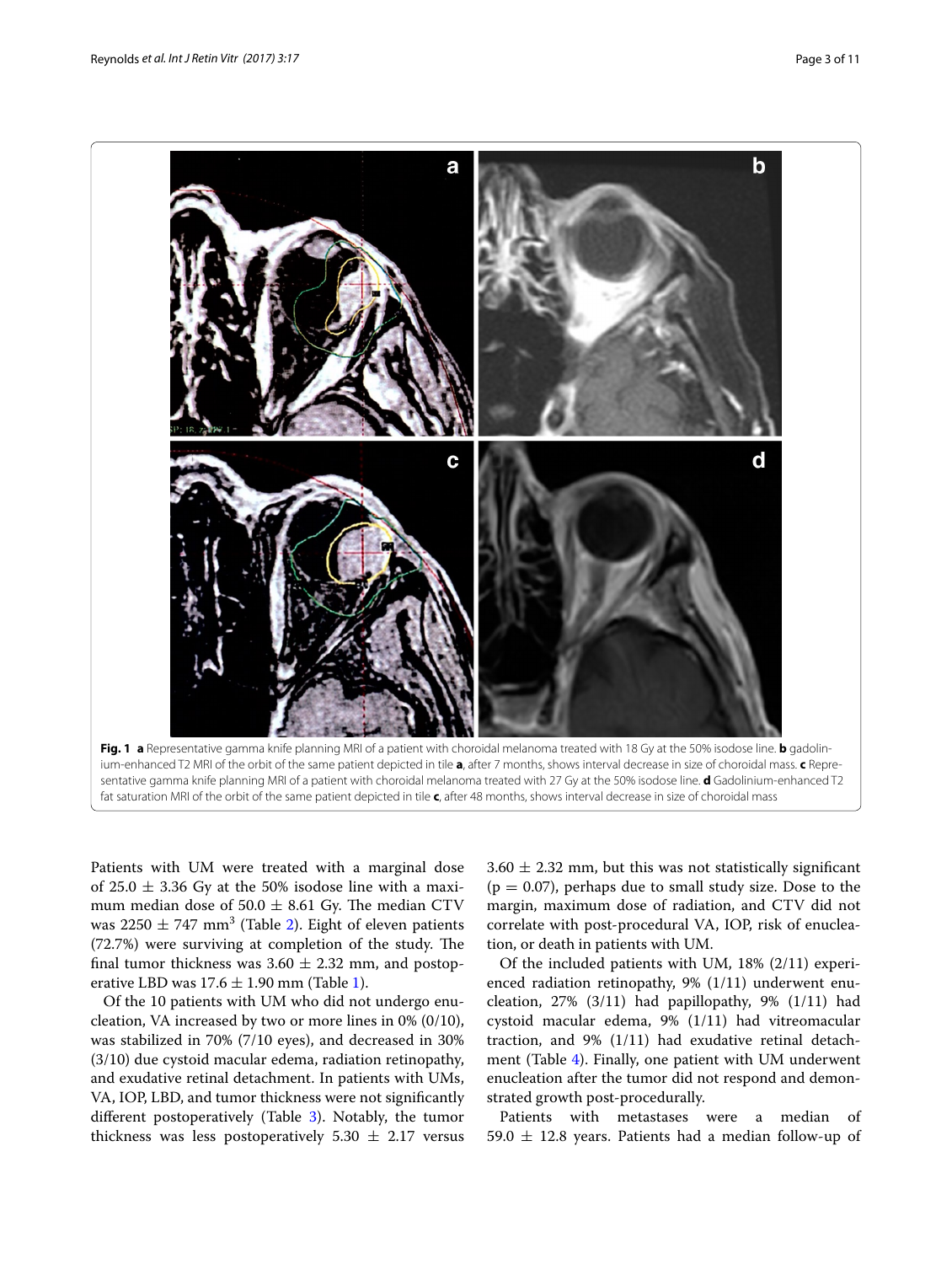<span id="page-3-0"></span>**Table 1 Demographic characteristics of patients undergoing gamma knife radiosurgery**

|                                               | Melanoma              | Metastases            |
|-----------------------------------------------|-----------------------|-----------------------|
| Age at gamma knife (years)                    | $76.9 \pm 10.0$       | $59.0 + 12.8$         |
| Female (%)                                    | 63.6                  | 28.5                  |
| Length of follow-up (months)                  | $19.74 \pm 10.4$      | $6.03 + 6.32$         |
| Survival (%)                                  | 72.7                  | 14.3                  |
| Tumor recurrence (% recurrence)               | $\Omega$              | 28.6                  |
| Pre-op tumor thickness<br>by ultrasound (mm)  | $5.30 \pm 2.17$       | $3.50 \pm 1.36$       |
| Post-op tumor thickness by<br>ultrasound (mm) | $3.60 + 2.32$         | $1.30 \pm 0.76$       |
| Pre-op VA (logMAR/Snellen)                    | $0.30 + 0.53/20/40$   | $0.30 + 0.59/20/40$   |
| Pre-op IOP (mmHg)                             | $14.0 \pm 2.40$       | $14.0 + 7.31$         |
| VA at last follow-up (logMAR/<br>Snellen)     | $0.40 \pm 0.97/20/50$ | $0.30 \pm 1.57/20/40$ |
| IOP at last follow-up (mmHg)                  | $15.0 \pm 3.49$       | $17.0 + 3.39$         |
| Enucleation (%)                               | 9.09                  | 14.3                  |
| Largest base dimension pre-op<br>(mm)         | $19.9 + 4.55$         | $14.0 + 5.55$         |
| Largest base dimension post-op                | $17.6 + 1.90$         | $13.50 \pm 9.62$      |

<span id="page-3-1"></span>**Table 2 Gamma knife treatment parameters**

|                                           | Melanoma      | <b>Metastases</b> |
|-------------------------------------------|---------------|-------------------|
| Maximum dose of radiation (Gy)            | $50.0 + 8.61$ | $44.0 \pm 5.52$   |
| 50% isodose (Gy)                          | $25.0 + 3.36$ | $20.0 + 2.34$     |
| Clinical target volume (mm <sup>3</sup> ) | $2250 + 747$  | $1770 + 2791$     |

<span id="page-3-2"></span>**Table 3 Preoperative versus postoperative demographic characteristics for patients with uveal melanoma and metastases**

|                                 | Pre-op                | Post-op               | p value |
|---------------------------------|-----------------------|-----------------------|---------|
| Melanoma                        |                       |                       |         |
| Visual acuity<br>logMAR/Snellen | $0.30 \pm 0.53/20/40$ | $0.40 \pm 0.97/20/40$ | 0.27    |
| <b>IOP</b>                      | $14.0 \pm 2.40$       | $15.0 + 3.49$         | 0.62    |
| Tumor thickness<br>(mm)         | $5.30 \pm 2.17$       | $3.60 + 2.32$         | 0.07    |
| Largest base<br>dimension (mm)  | $19.9 + 4.55$         | $17.6 \pm 1.90$       | 0.43    |
| Uveal metastases                |                       |                       |         |
| Visual acuity<br>logMAR/Snellen | $0.30 \pm 0.59/20/40$ | $0.30 + 1.57/20/40$   | 0.76    |
| <b>IOP</b>                      | $14.0 \pm 7.31$       | $17.0 \pm 3.39$       | 0.92    |
| Tumor thickness<br>(mm)         | $3.50 \pm 1.36$       | $1.30 \pm 0.76$       | 0.01    |
| Largest base<br>dimension (mm)  | $14.0 \pm 5.55$       | $11.3 + 9.62$         | 0.58    |

<span id="page-3-3"></span>**Table 4 Complications experienced by patients undergoing gamma knife radiosurgery**

|                              | Melanoma         | <b>Metastases</b> |
|------------------------------|------------------|-------------------|
| Length of follow-up (months) | $19.74 \pm 10.4$ | $6.03 + 6.32$     |
| Radiation retinopathy        | 2/11             | 0/7               |
| Vitreous hemorrhage          | 0/11             | 0/7               |
| Neovascular glaucoma         | 0/11             | 0/7               |
| Recurrence                   | 0/11             | 2/7               |
| Enucleation                  | 1/11             | 1/7               |
| Papillopathy                 | 1/11             | 0/7               |
| Cystoid macular edema        | 1/11             | 0/7               |
| Vitreomacular traction       | 1/11             | 0/7               |
| Exudative retinal detachment | 1/11             | 0/7               |

6.03  $\pm$  6.32 (range 3.28–22.07) months. Tumor thickness was a median of 3.50  $\pm$  1.36 mm with LBD of  $14.0 \pm 5.55$  mm, preoperatively. Patients with metastasis were treated with a marginal dose of  $20.0 \pm 2.34$  Gy at the 50% isodose line with a median maximum dose of 44.0  $\pm$  5.52 Gy. The median CTV was 1770  $\pm$  2791 mm<sup>3</sup> (Table [2\)](#page-3-1). Patients with uveal metastases had significantly decreased tumor thickness postoperatively ( $p = 0.01$ ). They did not have significant changes in VA, IOP, or LBD postoperatively (Table [3](#page-3-2)).

One out of seven patients (14.3%) with uveal metastases was surviving at completion of the study. The final tumor thickness was  $1.30 \pm 0.76$  mm with an LBD of  $13.50 \pm 9.62$  mm (Table [1\)](#page-3-0). One patient underwent enucleation for pain control. This patient presented with 10 out of 10 pain, presumed to be neuropathic in origin due to metastatic disease. The patient had macular degeneration in the eye not affected by metastasis with a VA of 20/50, so GKR was attempted to spare the eye. Due to persistence of pain, the patient elected for enucleation. Of the six patients with uveal metastases who did not undergo enucleation, visual acuity increased by two or more lines in 14.3% (1/7), was stabilized in 28.6% (2/7), and decreased in 57.1% (4/7). Two of seven patients with choroidal metastases had recurrence at the same location as the previously treated lesions in the eye, but no extraocular progression was attributable to the eye. Of the two patients with recurrence, one had adenoid cystic carcinoma. The other had esophageal adenocarcinoma. It is possible that these tumors were less responsive to radiotherapy, required a higher dose, or were more malignant.

Dose to the margin, maximum dose of radiation, and CTV did not correlate with post-procedural VA, IOP, risk of enucleation, or death in patients with uveal metastases.

Of the patients with metastatic disease, 28.6% (2/7) experienced local recurrence as defined by new choroidal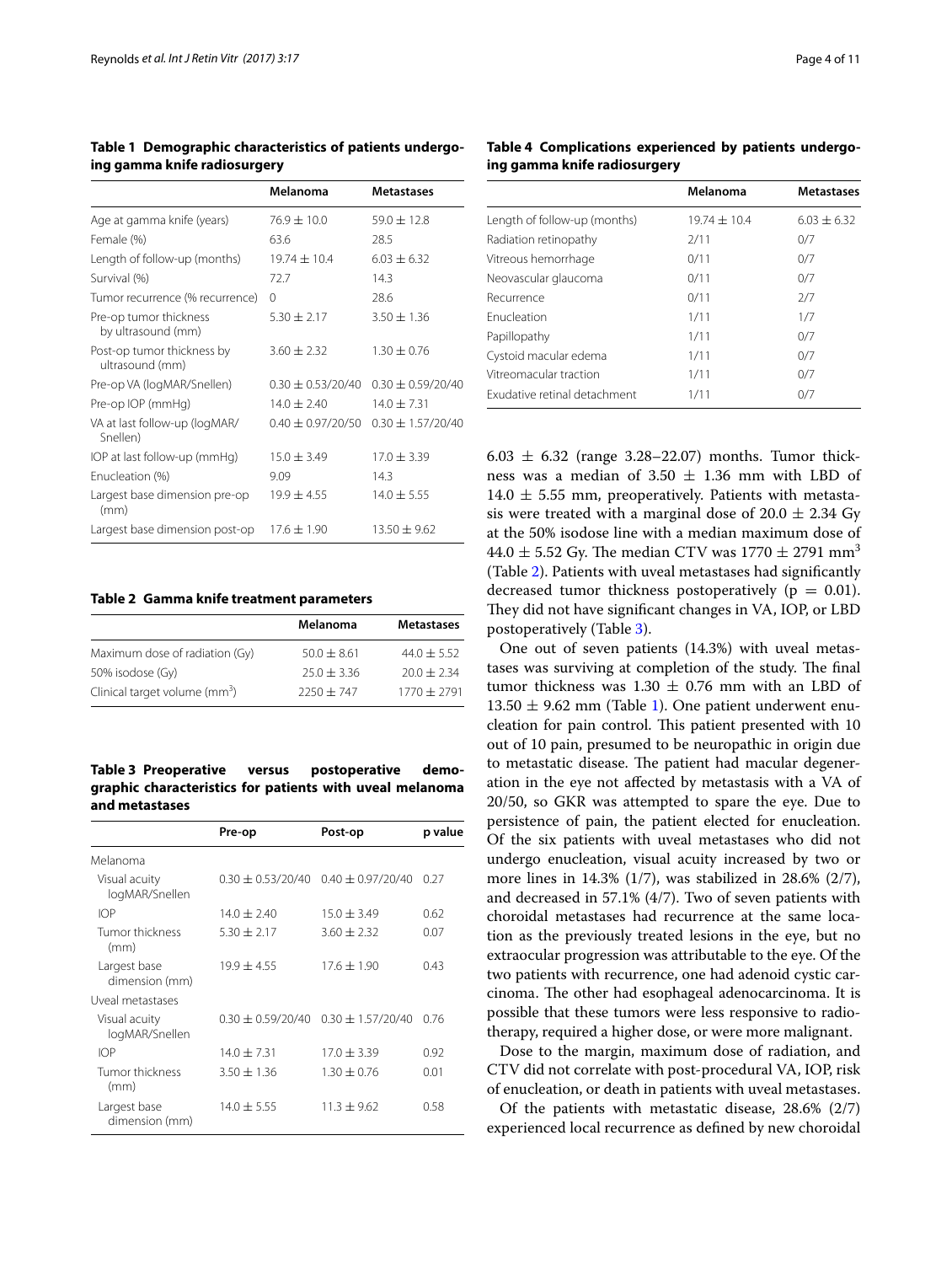lesions, and 14.3% (1/7) underwent enucleation for postprocedural neuropathic pain. Of note, this pain was present prior to GKR, but GKR was pursued instead of primary enucleation as the patient had macular degeneration and poor vision in the eye unaffected by the metastasis (Table [4\)](#page-3-3).

### **Discussion**

This clinical investigation of GKR for patients with choroidal metastasis and UM found a positive correlation existed for patients with uveal metastases between marginal dose and post-procedural intraocular pressure. Marginal dose, maximal dose, and CTV did not correlate with post-procedural VA, risk of enucleation, or death in patients with either UM or patients with uveal metastases. Though the marginal dose and the 50% isodose were determined and recorded, we did not have the dose to the lens or retina on these cases. This study provides new insights into outcomes of patients with UM and uveal metastases treated with GKR.

For treatment of UM, both GKR and proton beam radiotherapy have been shown to have similar outcomes as enucleation [[28,](#page-10-9) [29\]](#page-10-10). The COMS trial, which included more than 650 patients treated with plaque brachytherapy, found 88.7% of patients achieved local control with a recurrence rate of 10.3% and a survival rate of more than 80% at 5 years [\[31](#page-10-12), [32\]](#page-10-13).

Other studies on proton beam radiotherapy have demonstrated satisfactory outcomes. A prospective study by Gragoudas et al. reviewed 1922 consecutive patients treated with proton beam radiotherapy over 20+ years with an average follow-up for patients was 5.2 years. Ninety-seven percent of patients achieved local tumor control with a recurrence rate of 4.9% (45 patients). Seventeen patients required enucleation due to suspected tumor progression [\[33,](#page-10-14) [34](#page-10-15)].

A study by Modorati et al. [\[1](#page-9-0)] of 78 patients with tumor thickness, ranging from 3.1 to >10 mm over 12 years, treated with between 30 and 50 Gy (50% isodose) with GKR, found a survival rate of 88.8% at 3 years and 81.9% at 5 years, which was independent of dose. After treatment, 91% of patients had local tumor control with median tumor thickness reduced by 1.9 mm from a median baseline of 6.1 mm; 89.7% of patients avoided enucleation, although patients had significantly decreased vision after treatment (from 0.3 before treatment to an average VA of 0). Vision-compromising complications occurred such as exudative retinopathy (33.3%), neovascular glaucoma (18.7%), radiogenic retinopathy (13.5%), and vitreous hemorrhages (10.4%). Another study of single-fraction stereotactic radiosurgery of 23 patients applied 20–25 Gy (mean 21.7 Gy) and found 91% had local control. Three patients developed metastases in 121 months of follow-up, 61% of patients lost vision, 35% of patients maintained vision >20/200 [[2\]](#page-9-1). The outcomes of our study are similar to these. Notably, our percent survival (63.6%) is greater likely attributable to the shorter length of follow-up. Table [5](#page-5-0) contains a review of other published studies on GKR for UM.

Evaluating outcomes of different treatment methods for ocular malignancies is key in determining the most efficacious treatments with the least amount of morbidity. Table [6](#page-8-0) lists a summary of previous studies. In a study which included 36 patients with uveal metastases who underwent plaque treatment, 27 (75%) received plaque brachytherapy as first-line treatment; 9 (25%) patients received plaque treatment as secondary therapy after the tumor failed to respond to external beam radiotherapy, chemotherapy, or hormone treatment [\[35](#page-10-16)]. Patients were treated for an average time of 86 h with a mean dose of 68.80 Gy to the apex and 235.64 Gy to the base. Over 11 months, 34 patients (94%) demonstrated regression. Five of six eyes receiving plaque brachytherapy as a second-line treatment were successfully salvaged. Three patients experienced radiation retinopathy, radiation papillopathy, or both (8%) at a mean of 8 months after treatment. Fifty percent of patients survived to completion of the study [[35\]](#page-10-16). Other studies have demonstrated acceptable results [\[36](#page-10-17)]. While these results are satisfactory, plaque radiotherapy was not an option for the patients in this study, given the size of patients' lesions. It is also true that GKR spared patients an additional procedure—plaque placement, required for plaque radiosurgery.

Proton beam therapy has also been demonstrated to have satisfactory results [[37,](#page-10-18) [38\]](#page-10-19). A retrospective study, which included 55 eyes of 49 patients who underwent two fractions of 14 cobalt gray equivalents, found that tumor regression occurred in 84% of patients and stability occurred in 14% of patients. Forty-seven percent of patients had vision that remained stable or improved. Post-proton therapy complications occurred in 29% of patients, including madarosis (28%), lid burns (17%), iris neovascularization and neovascular glaucoma (8%), cataract (11%), radiation maculopathy (19%), and radiation papillopathy  $(22%)$  [\[38](#page-10-19)]. During the dates of this study, proton therapy was not yet available at Mayo Clinic Rochester; therefore, patients ineligible for plaque therapy were treated with stereotactic radiosurgery.

A stereotactic radiosurgery study, which included ten patients with choroidal metastases, found that local tumor control was achieved in all eyes. Eight of ten patients had decreased tumor size. No significant side effects were noted in follow-up of  $1-34$  months  $[8]$  $[8]$ . While this study only included ten patients, it is notable that they did not experience significant side effects.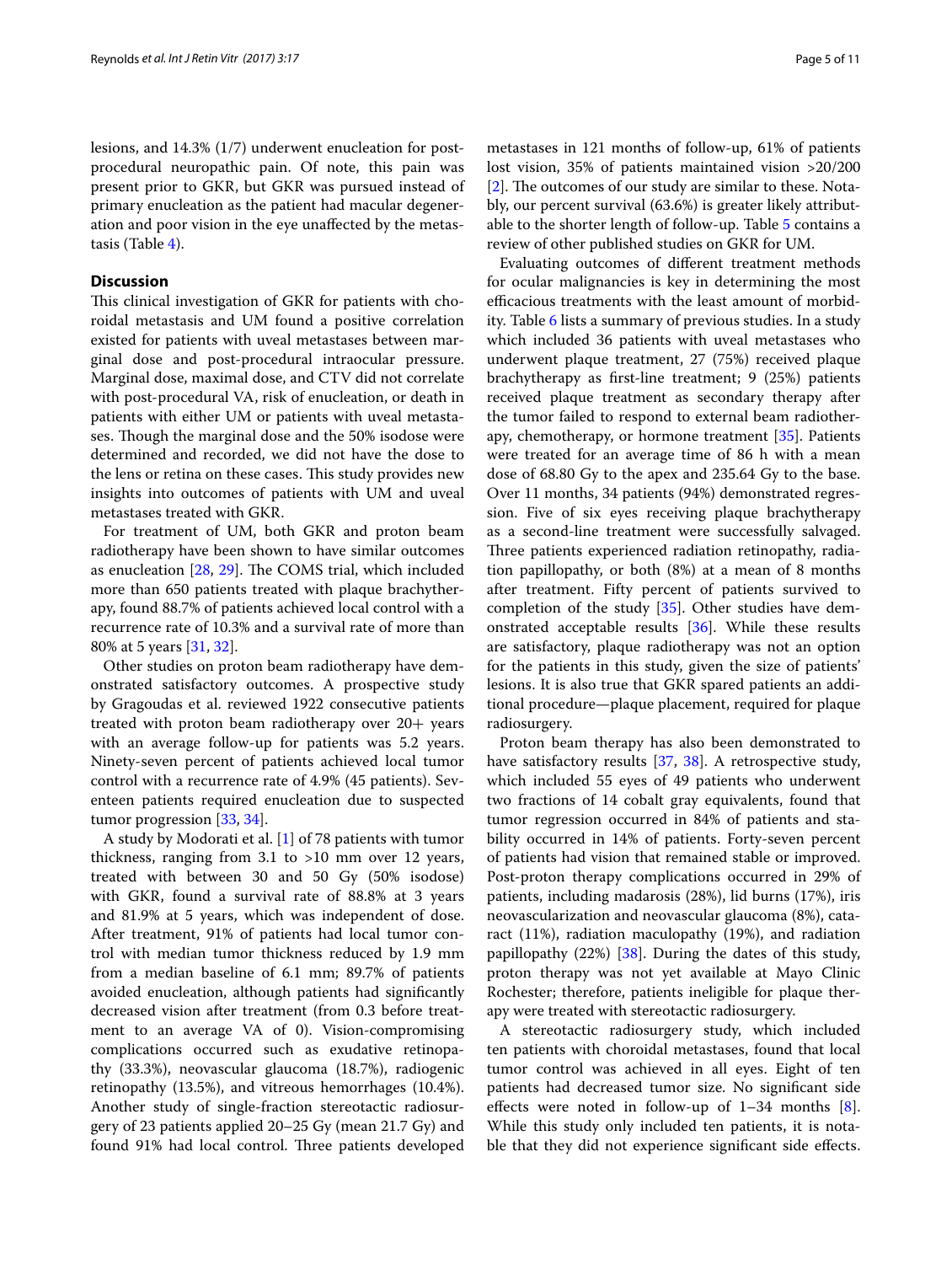<span id="page-5-0"></span>

|                                         |                  |                                                                                               |                  |                                                                                                                       | Table 5 A review of previous studies using gamma knife radiosurgery for uveal melanoma |                                            |                                           |                                           |                              |                                            |                       |                      |                                                                                                    |
|-----------------------------------------|------------------|-----------------------------------------------------------------------------------------------|------------------|-----------------------------------------------------------------------------------------------------------------------|----------------------------------------------------------------------------------------|--------------------------------------------|-------------------------------------------|-------------------------------------------|------------------------------|--------------------------------------------|-----------------------|----------------------|----------------------------------------------------------------------------------------------------|
| Study                                   | Eyes             | Radiation                                                                                     | Follow-up        | Visual acuity                                                                                                         |                                                                                        | Complications                              |                                           |                                           |                              |                                            |                       |                      | Survival                                                                                           |
|                                         |                  | dose (Gy)                                                                                     | (months)         | <b>Before</b>                                                                                                         | After                                                                                  | opathy<br>Radia-<br>retin-<br>tion<br>(96) | ropathy<br>Radia-<br>neu-<br>tion<br>(96) | Neovas-<br>coma<br>glau-<br>cular<br>(96) | culariza-<br>Neovas-<br>tion | lopathy<br>macu-<br>Radia-<br>tion<br>(96) | hemorhage<br>Vitreous | Enuclea-<br>tion (%) | (96)                                                                                               |
| Modorati<br>et al.<br>$E_{\text{S}}$    | 78               | $40(n = 21)$<br>35 ( $n = 47$ )<br>$\stackrel{\frown}{\sim}$<br>isodose<br>$50(n =$<br>at 50% | (median)<br>31.3 | $0.3(0.05 - 0.8)$                                                                                                     | $0(0 - 0.05)$                                                                          | 13.5                                       | 15.5                                      | 18.7                                      |                              |                                            |                       |                      | 81.9% at<br>5 years<br>3 years<br>88.8% at<br>and                                                  |
| Joye et al.<br>[2] GKR                  | 23               | 21.7 at 50%<br>isodose                                                                        | (median)<br>41.5 | 20/20-CF                                                                                                              | 20/20-NLP                                                                              | 87                                         | 13.0                                      | 17.4                                      | $\approx$                    |                                            | 8.7                   |                      | 91.3%                                                                                              |
| Marchini<br>et al.<br>$\frac{[3]}{[3]}$ | $\supseteq$      | 55 ± 10 Gy<br>60-90%<br>isodose<br>$\overline{c}$                                             | 6 (median)       | Not reported                                                                                                          | Not reported                                                                           | 8.33                                       | 8.33                                      | 8.33                                      |                              | 833                                        |                       |                      | reported<br><b>Not</b>                                                                             |
| et al.<br>GKR<br>Chan                   | $\circ$          | 25 at 50%<br>isodose                                                                          | 24 (median)      | 20/40-20/80                                                                                                           | 20/50-LP                                                                               | 167                                        | 167                                       | 16.7                                      |                              |                                            |                       |                      | 100%                                                                                               |
| Dinca<br>et al.<br>GKR                  | 170              | $45(n = 71)$<br>$35(n = 62)$<br>$(n = 24)$<br>isodose<br>at 50%<br>50-70                      | (median)<br>63.5 | Patients with more than<br>in VA at 5 years 45%<br>(35 Gy), 89% (45 Gy),<br>decrease<br>93% (50-70 Gy)<br>three lines |                                                                                        | 41.67<br>$25.81 -$                         | 20.83<br>$12.68 -$                        | $8.06 - 20.82$                            |                              |                                            |                       |                      | for 45 Gy,<br>63.6% for<br>50-70 Gy<br>64% for<br>35 Gy,<br>62.71%<br>survival<br>rates:<br>5-year |
| et al.<br>Sarici<br>$rac{6}{6}$         | 50               | 30 at 50%<br>isodose                                                                          | 40 (median)      | cantly after treatment<br>(p < 0.0001)<br>decreased signifi-<br>NR visual acuity                                      |                                                                                        | 24                                         | $\overline{4}$                            | $\overline{4}$                            |                              |                                            |                       |                      | 87%                                                                                                |
| Sikuade<br>et al.<br>$\frac{1}{2}$      | 85               | 35 at 50%<br>isodose                                                                          | 39 (mean)        | Not recorded                                                                                                          | 65% loss of 23 Snellen<br>33% better than 6/60.<br>lines                               | $\frac{\alpha}{2}$                         |                                           |                                           |                              |                                            |                       |                      | 84%                                                                                                |
| Bellman<br>et al.<br>$\frac{1}{2}$      | $\mathsf{L}\cap$ | average<br>50 maxi-<br>mum<br>dose                                                            | 7.3 (median)     | 20/20-20/320                                                                                                          | 20/20-CF                                                                               | $\frac{\alpha}{2}$                         |                                           |                                           |                              |                                            |                       |                      | No deaths                                                                                          |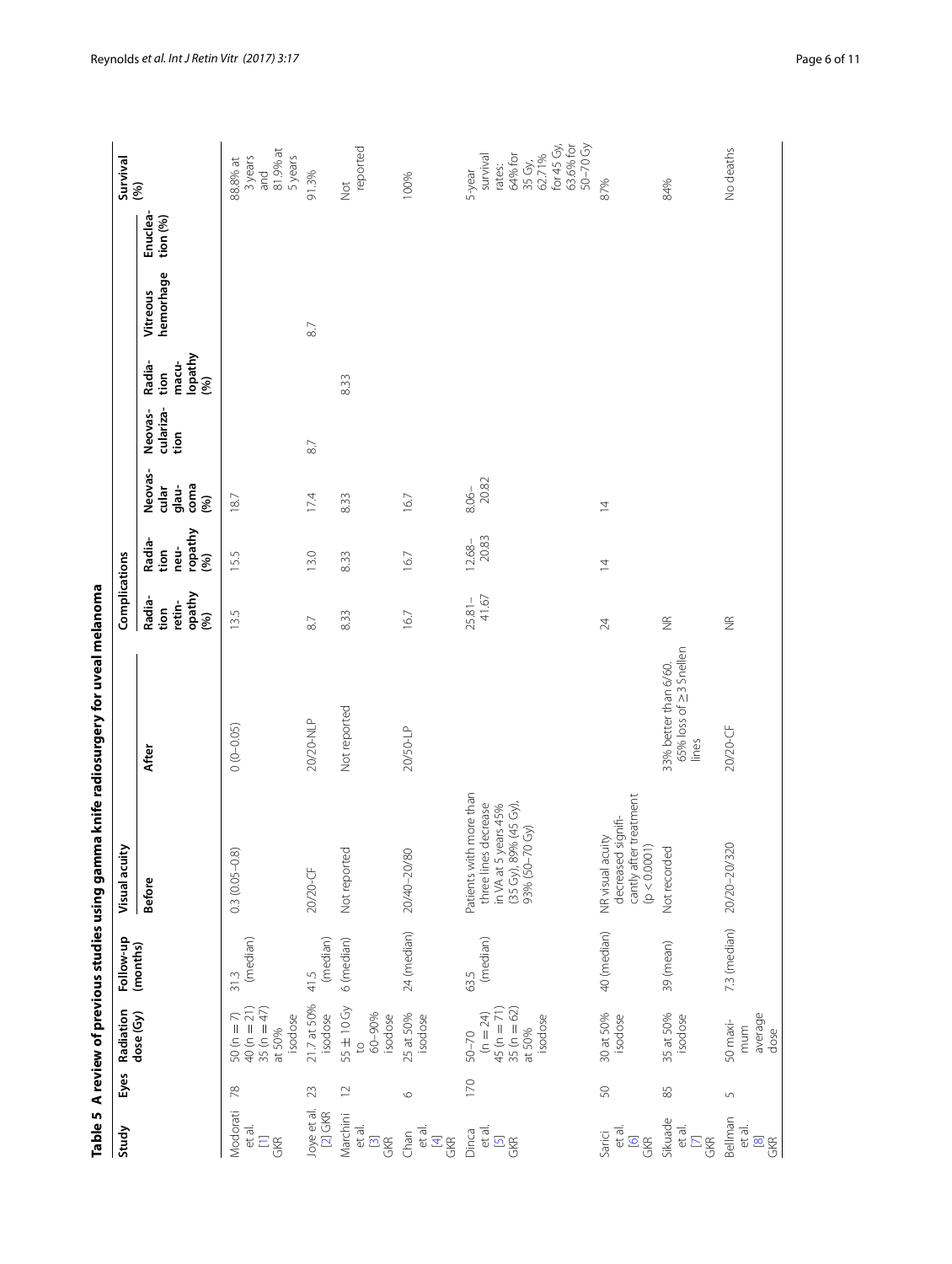|                   | Survival<br>(%)        |                                           | in 5 years<br>cessful in<br>reotactic<br>after ste-<br>was suc-<br>radiosur-<br>patients<br>interval<br>80% of<br>control<br>gery<br>local<br>Tumor | 83%                                      | 90.9%                                | 90.1%) at<br>86.2%) at<br>disease-<br>specific<br>survival<br>(95% CI<br>(95% CI<br>3 years<br>Actuarial<br>5 years<br>78.4%<br>84.8%<br>$67.1 -$<br>$77.0 -$<br>was<br>and |
|-------------------|------------------------|-------------------------------------------|-----------------------------------------------------------------------------------------------------------------------------------------------------|------------------------------------------|--------------------------------------|-----------------------------------------------------------------------------------------------------------------------------------------------------------------------------|
|                   |                        | Enuclea-<br>tion (%)                      | 11.5                                                                                                                                                |                                          |                                      |                                                                                                                                                                             |
|                   |                        | hemorhage<br>Vitreous                     |                                                                                                                                                     |                                          |                                      |                                                                                                                                                                             |
|                   |                        | lopathy<br>macu-<br>Radia-<br>tion<br>(%) |                                                                                                                                                     |                                          |                                      |                                                                                                                                                                             |
|                   |                        | Neovas-<br>culariza-<br>tion              |                                                                                                                                                     |                                          |                                      |                                                                                                                                                                             |
|                   |                        | Neovas-<br>coma<br>cular<br>glau-<br>(%)  |                                                                                                                                                     | $\frac{1}{2}$                            | 9.1                                  | 15.2                                                                                                                                                                        |
|                   |                        | ropathy<br>Radia-<br>neu-<br>tion<br>(96) |                                                                                                                                                     | 24                                       |                                      |                                                                                                                                                                             |
|                   | Complications          | opathy<br>Radia-<br>retin-<br>tion<br>(%) |                                                                                                                                                     | 42                                       | 22.7                                 | 13.4                                                                                                                                                                        |
|                   |                        | After                                     | $47\% < 20/40 \ge 20/200,$ $42\% < 20/200$<br>$11\% \ge 20/40$ ,                                                                                    | 18 Snellen lines<br>Median loss of -     | NLP to 0.9                           | maintained in 30.9%<br>Functional vision<br>of patients                                                                                                                     |
|                   | Visual acuity          | <b>Before</b>                             | $\frac{58\%}{26\%} < \frac{20}{40} \ge \frac{20}{200}.$<br>$16\% \ge 20/40$ ,                                                                       | 20/20-LP                                 | $LP$ to 1.2                          | presented with func-<br>tional vision (defined<br>as visual acuity $\geq$ 0.3)<br>before treatment<br>A total of 104 patients                                               |
|                   | Follow-up              | (months)                                  | 24 (mean)                                                                                                                                           | (median)<br>33.7                         | 67 (median)                          | 29.6 (mean)                                                                                                                                                                 |
|                   | Radiation<br>dose (Gy) |                                           | 49.0 maxi-<br>average<br>dose<br>mum                                                                                                                | 25 at 50%<br>isodose                     | 45.6 at 50%<br>isodose               | the 69%<br>isodose<br>$20.3$ at                                                                                                                                             |
|                   | Eyes                   |                                           | 96                                                                                                                                                  | $\odot$                                  | 22                                   | 217                                                                                                                                                                         |
| Table 5 continued | Study                  |                                           | Furdova<br>et al.<br>$\frac{9}{98}$                                                                                                                 | kind<br>et al.<br>SDRT<br>SDRT<br>Suess- | Kang<br>et al.<br>$\frac{[11]}{GKR}$ | Eibl-Lind-<br>session,<br>ner[12]<br>surgery<br>guided<br>robotic<br>image-<br>less,<br>single-<br>frame-<br>radio-                                                         |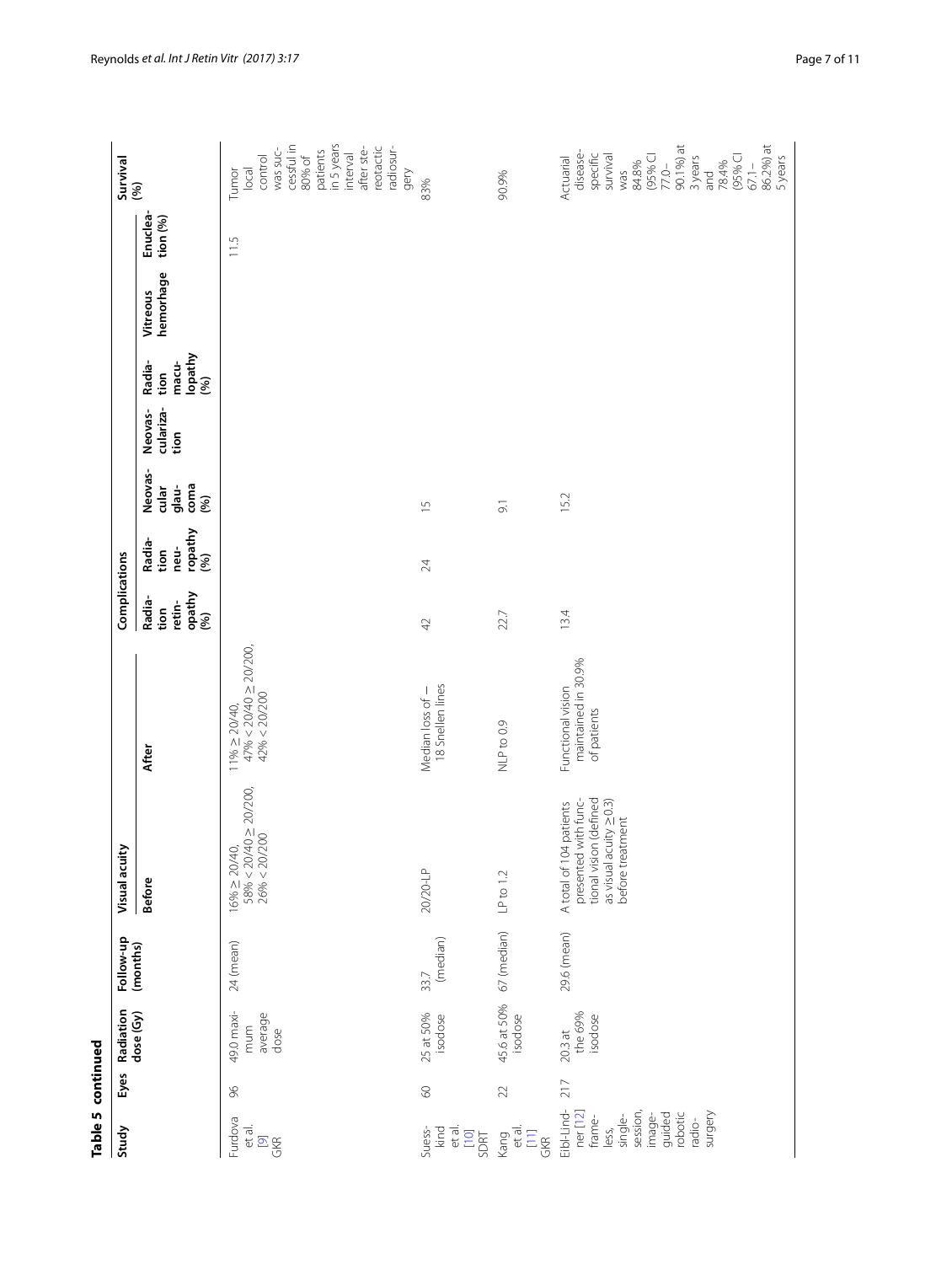| (months)<br>Radiation<br>dose (Gy)                                                        | Follow-up | Visual acuity | Complications                              |                                           |                                                       |                              |                                                                                               |                       |                      | Survival<br>(%)                          |
|-------------------------------------------------------------------------------------------|-----------|---------------|--------------------------------------------|-------------------------------------------|-------------------------------------------------------|------------------------------|-----------------------------------------------------------------------------------------------|-----------------------|----------------------|------------------------------------------|
| After<br><b>Before</b>                                                                    |           |               | opathy<br>Radia-<br>retin-<br>tion<br>(96) | ropathy<br>Radia-<br>tion<br>neu-<br>(96) | Neovas-<br>$\frac{1}{9}$ ana<br>Coma<br>$\frac{1}{2}$ | culariza-<br>Neovas-<br>tion | $\begin{array}{c}\n\mathsf{lengthy} \\ \mathsf{poly}\n\end{array}$<br>macu-<br>Radia-<br>tion | hemorhage<br>Vitreous | Enuclea-<br>tion (%) |                                          |
| 78% $\leq$ 20/400<br>$20\% \le 20/400$<br>38 (mean)<br>50 at 50%<br>isodose               |           |               | 84                                         |                                           | $\overline{4}$                                        |                              |                                                                                               |                       |                      | free 94%,<br>Metastasis<br>overall<br>NR |
| Not recorded<br>Not recorded<br>$16-94$<br>(range)<br>isodose<br>50-80%<br>$50 - 70$      |           |               |                                            | 20                                        | 35                                                    |                              |                                                                                               |                       |                      | free 85%,<br>Metastasis<br>overall<br>NR |
| Not recorded<br>32 (median) Not recorded<br>minimum<br>dose<br>31.4                       |           |               |                                            | 123                                       | 25                                                    |                              |                                                                                               |                       |                      | 70.4%                                    |
| Not recorded<br>Not recorded<br>40 (median)<br>40 isodose<br>50%                          |           |               |                                            | Ξ                                         | $\circ$                                               |                              |                                                                                               |                       |                      | 5 years<br>86% at                        |
| $21\% \ge 20/200$<br>$56.8\% \ge 20/200$<br>$23.8$<br>(median)<br>45–70<br>isodose<br>50% |           |               | 17.3                                       | 19.8                                      | 123                                                   |                              |                                                                                               |                       |                      | 3 years<br>$84%$ at                      |
| 20/30-LP<br>20/30-CF<br>$25.0 \pm 3.36$ 19.74 $\pm$ 10.4<br>at 50% (median)<br>isodose    |           |               | 182                                        | $\circ$                                   | $\circ$                                               |                              |                                                                                               |                       |                      | 72.7%                                    |

Table 5 continued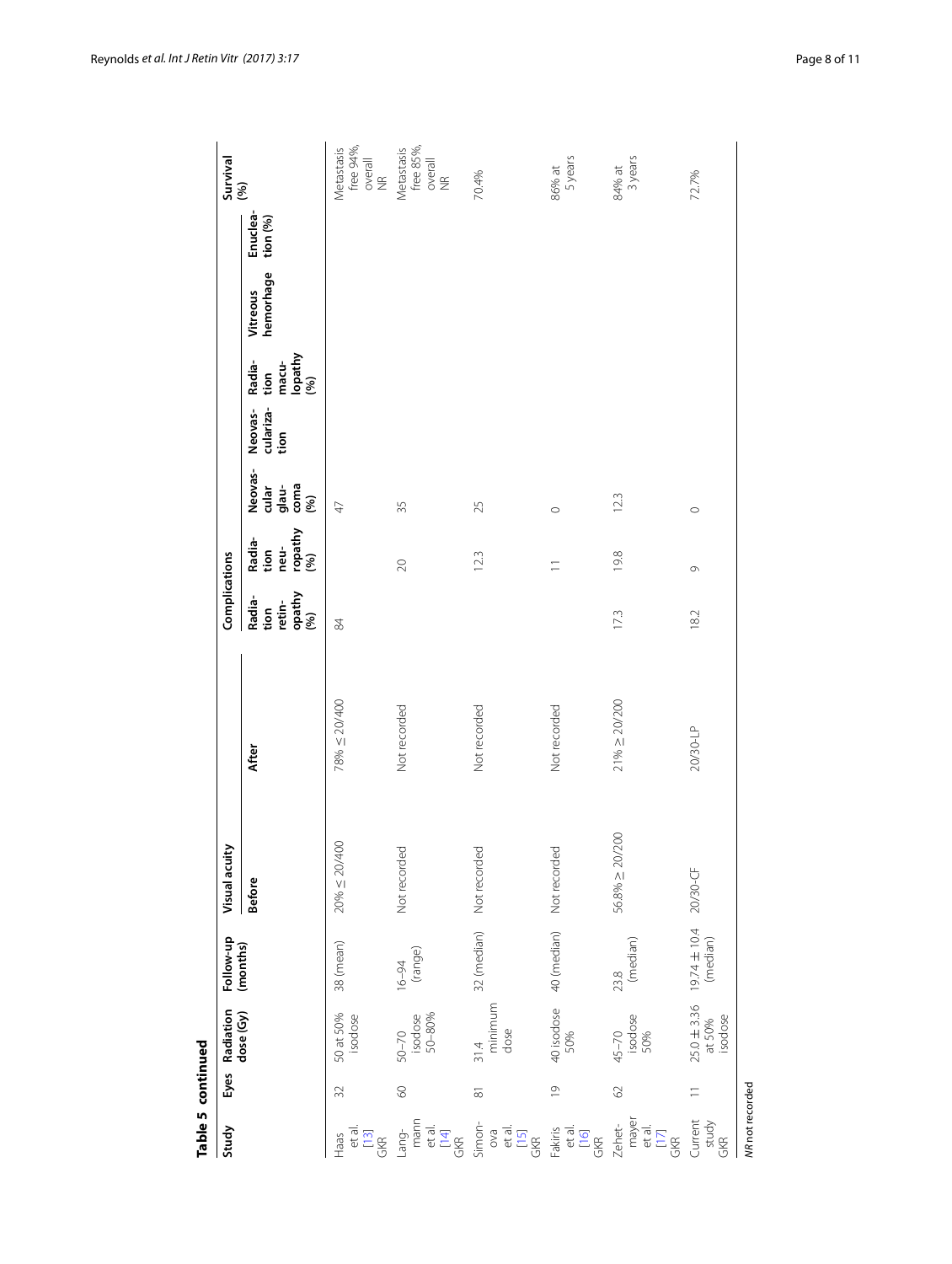| Study                                                      |    | Eyes Radiation dose (Gy)                                             | Follow-up (months) Visual acuity           |                       |                                                                                                        | Complications                |                             |                             | Survival           |
|------------------------------------------------------------|----|----------------------------------------------------------------------|--------------------------------------------|-----------------------|--------------------------------------------------------------------------------------------------------|------------------------------|-----------------------------|-----------------------------|--------------------|
|                                                            |    |                                                                      |                                            | <b>Before</b>         | After                                                                                                  | retinopathy (%)<br>Radiation | neuropathy (%)<br>Radiation | glaucoma (%)<br>Neovascular | $\mathcal{S}$      |
| Single-dose or frac-<br>Bellman et al. [8]<br>tionated SRT |    | or 30 Gy over 10 days to<br>12-20 Gy in a single dose<br>50% isodose | 6.5 (median)                               | 20/26-20/320 20/26-LP |                                                                                                        | E                            |                             |                             | $\frac{\alpha}{2}$ |
| Bajcsay et al. [19]<br>EBRT                                | 24 | 46 Gy (maximum average<br>dose)                                      | 24 (mean)                                  | $0.1 - 0.7$           | Improvement of two lines                                                                               | S.S                          |                             |                             | 42                 |
| Megel et al. [18]<br>Radiotherapy                          | 59 | 40 Gy in 20 fractions (50%<br>isodose)                               | 5.8 (median)                               | 20/32                 | Visual acuity increased for<br>two or more lines in 36%,<br>stabilized in 50%, and<br>decreased in 14% | $-1.5$                       |                             |                             | $\approx$          |
| Current study<br><b>GKR</b>                                |    | 20.0 ± 2.34 (50% isodose)                                            | 6.03 ± 6.32 (median) 20/25-20/600 20/25-HM |                       |                                                                                                        |                              |                             | 14.3                        | 14.3               |

<span id="page-8-0"></span>

| ו<br>ווי ו          |
|---------------------|
|                     |
| <br> <br> <br> <br> |
|                     |
|                     |
|                     |
|                     |
|                     |
|                     |
|                     |
|                     |
|                     |
|                     |
|                     |
|                     |
|                     |
|                     |
|                     |
|                     |
|                     |
|                     |
|                     |
|                     |
|                     |
|                     |
|                     |
|                     |
|                     |
|                     |
|                     |
|                     |
|                     |
|                     |
|                     |
|                     |
|                     |
|                     |
|                     |
|                     |
|                     |
|                     |
|                     |
|                     |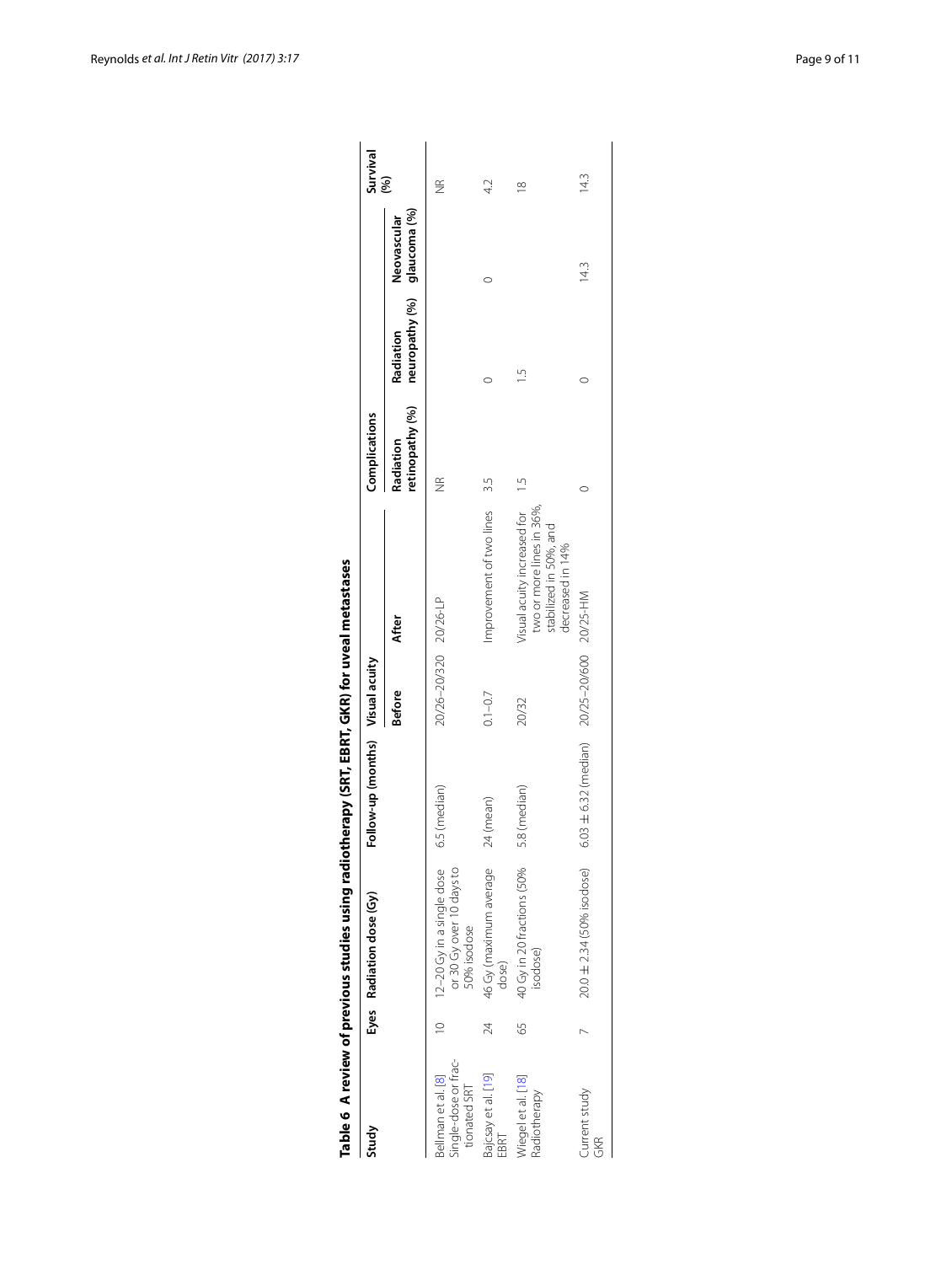A review of other studies which looked at radiation and uveal metastases is reviewed in Table [5](#page-5-0).

Comparing the study published in this paper to those discussed, it had a higher rate of recurrence (28.6%). Notably, patients included in this study had more rare metastatic cancers (as opposed to breast or lung cancer) and a lower survival rate (28.6%). Weaknesses of this study included retrospective design, a small patient size, limited follow-up, and limited information regarding dose to the macula and optic nerve.

# **Conclusions**

In summary, GKR is a useful alternative to plaque brachytherapy and proton beam therapy. It is particularly useful for patients who cannot or prefer not to undergo the procedures required for plaque brachytherapy or for whose tumor sizes disqualify them. It is also useful for patients who do not have access to proton beam therapy, which is geographically limited.

#### **Abbreviations**

COMS: Collaborative Ocular Melanoma Treatment Study; CTV: clinical target volume; GKR: gamma knife radiosurgery; GTV: gross tumor volume; IOP: intraocular pressure; LBD: largest-base dimension; MRI: magnetic resonance imaging; UM: uveal melanoma; VA: visual acuity.

#### **Authors' contributions**

MMR: Made substantial contributions to conception, design, acquisition of data, as well as analysis and interpretation of data; involved in drafting the manuscript and revising it critically for important intellectual content. ALA: Made substantial contributions to conception, design, acquisition of data, as well as analysis and interpretation of data; involved in drafting the manuscript and revising it critically for important intellectual content. IFP: Made substantial contributions to conception, design, acquisition of data, as well as analysis and interpretation of data; involved in drafting the manuscript and revising it critically for important intellectual content. RK: Made substantial contributions to conception, design, acquisition of data, as well as analysis and interpretation of data; involved in drafting the manuscript and revising it critically for important intellectual content. NNL: Made substantial contributions to conception, design, acquisition of data; involved in drafting the manuscript and revising it critically for important intellectual content. PRM: Made substantial contributions to conception, design, acquisition of data, as well as analysis and interpretation of data; involved in drafting the manuscript and revising it critically for important intellectual content. TFK: Made substantial contributions to conception, design, acquisition of data, as well as analysis and interpretation of data; involved in drafting the manuscript and revising it critically for important intellectual content. YIG: Made substantial contributions to conception, design, acquisition of data; involved in drafting the manuscript and revising it critically for important intellectual content. RLF: Made substantial contributions to conception, design, acquisition of data; involved in drafting the manuscript and revising it critically for important intellectual content. JSP: Made substantial contributions to conception, design, acquisition of data, as well as analysis and interpretation of data; involved in drafting the manuscript and revising it critically for important intellectual content. All authors read and approved the final manuscript.

#### **Author details**

<sup>1</sup> Department of Ophthalmology, Mayo Clinic, 200 First Street, SW, Rochester, MN 55905, USA. <sup>2</sup> Department of Radiation Oncology, Mayo Clinic, Rochester, MN, USA. <sup>3</sup> Department of Neurosurgery, Mayo Clinic, Rochester, MN, USA.<br><sup>4</sup> Department of Molecular Medicine, Mayo Clinic, 200 First Street, SW, Rochester, MN 55905, USA.

#### **Acknowledgements**

The authors Mrs. Denise Chase for her formatting help.

#### **Competing interests**

The authors declare that they have no competing interests.

#### **Availability of data and materials**

The datasets used and/or analyzed during the current study are available from the corresponding author on reasonable request.

#### **Ethics approval and consent to participate**

This study was approved by the IRB Committee of the Mayo Clinic following review of the Protocol 13-000260 institutional review of all radiosurgery cases for ocular lesions.

#### **Funding**

Supported, in part, by an unrestricted grant from Research to Prevent Blindness Inc., NY; VRS Foundation, Minneapolis, MN; the Paul Family; and the Deshong Fund.

Received: 18 January 2017 Accepted: 2 March 2017 Published online: 29 May 2017

#### **References**

- <span id="page-9-0"></span>1. Modorati G, Miserocchi E, Galli L, Picozzi P, Rama P. Gamma knife radiosurgery for uveal melanoma: 12 years of experience. Br J Ophthalmol. 2009;93:40–4. doi:[10.1136/bjo.2008.142208.](http://dx.doi.org/10.1136/bjo.2008.142208)
- <span id="page-9-1"></span>2. Joye RP, Williams LB, Chan MD, Witkin AJ, Schirmer CM, Mignano JE, et al. Local control and results of Leksell gamma knife therapy for the treatment of uveal melanoma. Ophthalmic Surg Lasers Imaging Retina. 2014;45:125–31. doi[:10.3928/23258160-20140306-05](http://dx.doi.org/10.3928/23258160-20140306-05).
- <span id="page-9-3"></span>3. Marchini G, Babighian S, Tomazzoli L, Gerosa MA, Nicolato A, Bricolo A, et al. Stereotactic radiosurgery of uveal melanomas: preliminary results with gamma knife treatment. Stereotact Funct Neurosurg. 1995;64(Suppl. 1):72–9.
- <span id="page-9-4"></span>4. Chan MD, Melhus CS, Mignano JE, Do-Dai D, Duker JS, Yao KC. Analysis of visual toxicity after gamma knife radiosurgery for treatment of choroidal melanoma: identification of multiple targets and mechanisms of toxicity. Am J Clin Oncol. 2011;34:517–23.
- <span id="page-9-5"></span>5. Dinca EB, Yianni J, Rowe J, Radatz MW, Preotiuc-Pietro D, Rundle P, et al. Survival and complications following gamma knife radiosurgery or enucleation for ocular melanoma: a 20-year experience. Acta Neurochir. 2012;154:605–10. doi:[10.1007/s00701-011-1252-6.](http://dx.doi.org/10.1007/s00701-011-1252-6)
- <span id="page-9-6"></span>6. Sarici AM, Pazarli H. Gamma-knife-based stereotactic radiosurgery for medium- and large-sized posterior uveal melanoma. Graefes Arch Clin Exp Ophthalmol. 2013;251:285–94. doi:[10.1007/s00417-012-2144-z.](http://dx.doi.org/10.1007/s00417-012-2144-z)
- <span id="page-9-7"></span>7. Sikuade MJ, Salvi S, Rundle PA, Errington DG, Kacperek A, Rennie IG. Outcomes of treatment with stereotactic radiosurgery or proton beam therapy for choroidal melanoma. Eye. 2015;29:1194–8. doi:[10.1038/](http://dx.doi.org/10.1038/eye.2015.109) [eye.2015.109](http://dx.doi.org/10.1038/eye.2015.109).
- <span id="page-9-2"></span>8. Bellmann C, Fuss M, Holz FG, Debus J, Rohrschneider K, Volcker HE, et al. Stereotactic radiation therapy for malignant choroidal tumors: preliminary, short-term results. Ophthalmology. 2000;107:358–65.
- <span id="page-9-8"></span>9. Furdova A, Sramka M, Chorvath M, Kralik G, Krasnik V, Krcova I, et al. Stereotactic radiosurgery in intraocular malignant melanoma—retrospective study. Neuro Endocrinol Lett. 2014;35:28–36.
- <span id="page-9-9"></span>10. Suesskind D, Scheiderbauer J, Buchgeister M, Partsch M, Budach W, Bartz-Schmidt KU, et al. Retrospective evaluation of patients with uveal melanoma treated by stereotactic radiosurgery with and without tumor resection. JAMA Ophthalmol. 2013;131:630–7. doi:[10.1001/](http://dx.doi.org/10.1001/jamaophthalmol.2013.697) [jamaophthalmol.2013.697.](http://dx.doi.org/10.1001/jamaophthalmol.2013.697)
- <span id="page-9-10"></span>11. Kang DW, Lee SC, Park YG, Chang JH. Long-term results of gamma knife surgery for uveal melanomas. J Neurosurg. 2012;117(Suppl):108–14. doi[:1](http://dx.doi.org/10.3171/2012.8.GKS121002) [0.3171/2012.8.GKS121002.](http://dx.doi.org/10.3171/2012.8.GKS121002)
- <span id="page-9-11"></span>12. Eibl-Lindner K, Furweger C, Nentwich M, Foerster P, Wowra B, Schaller U, et al. Robotic radiosurgery for the treatment of medium and large uveal melanoma. Melanoma Res. 2016;26:51–7. doi[:10.1097/](http://dx.doi.org/10.1097/CMR.0000000000000199) [CMR.0000000000000199](http://dx.doi.org/10.1097/CMR.0000000000000199).